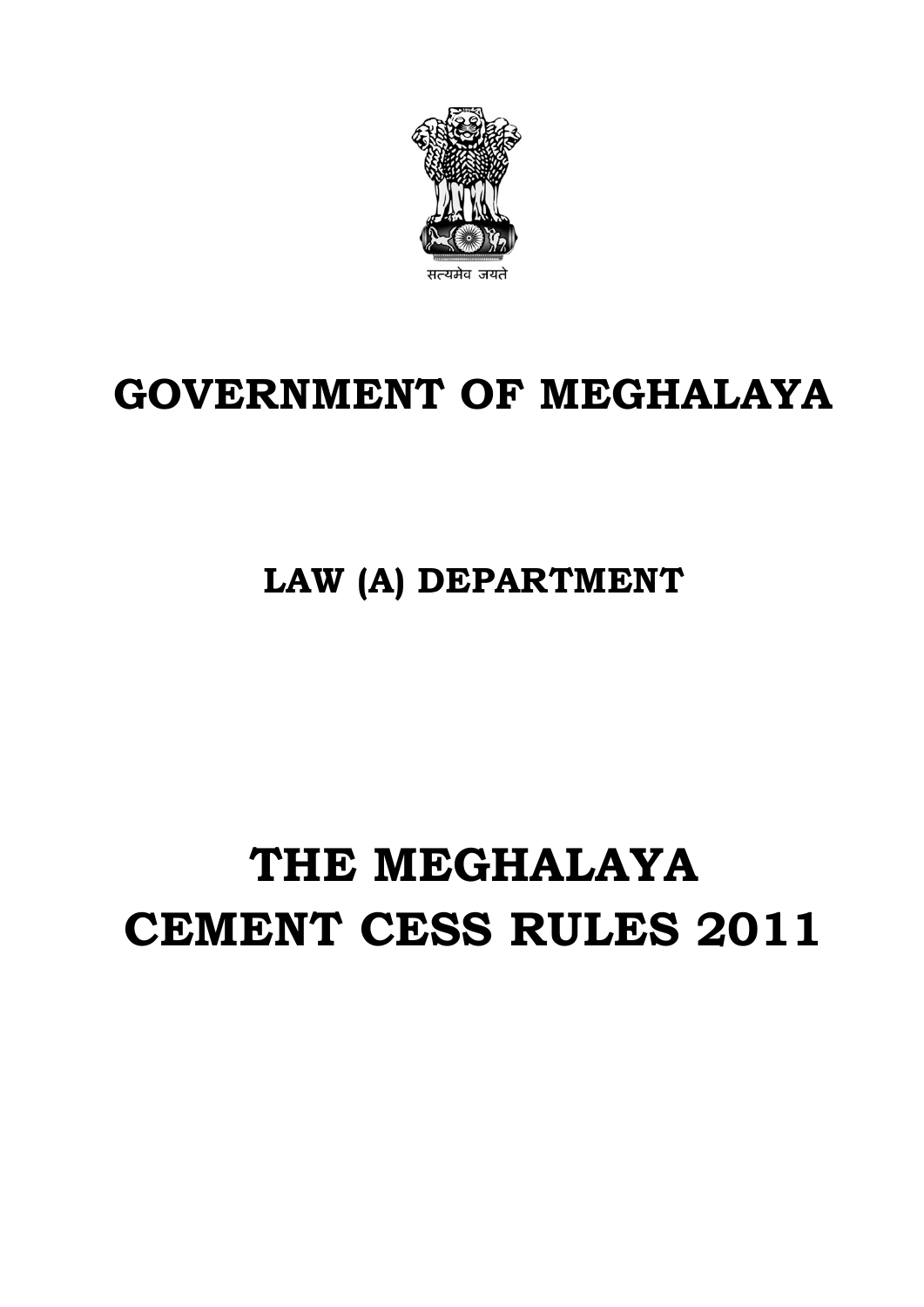#### The 12th March, 2011

**No. ERTS (T)102/2010/90.-** In exercise of the powers conferred by Section 14 of the Meghalaya Cement Cess Act, 2010 [Act No.5 of 2011] the Government of Meghalaya is pleased to make the following rules namely:-

#### THE MEGHALAYA CEMENT RULES, 2011

1. **Short title and commencement:-** (1) These Rules shall be called the Meghalaya Cement Cess Rules, 2011.

(2) They shall come into force with immediate effect.

- 2. **Definition:-** (1) In these Rules, unless the context otherwise requires.
	- (a) "Act" means the Meghalaya Cement Cess Act, 2010.
	- (b) "Appropriate Authority" means the Commissioner of Taxes, or any officer as delegated by him;
	- (c) "Rules" means the Meghalaya Cement Cess Rules, 2011.
	- (d) "Section" means the Section under this Act.
	- (e) "Form" means the Section under this Act.
	- (2) Words and expression used in these rules but not defined and defined in the Act shall have the meaning respectively as assigned to them.
- 3. **The Authorities and appellate tribunal:-** The Authorities competent to recover and enforce payment Cess, hear appeals and exercise powers and functions under the Act shall be the authorities competent to exercise the corresponding powers and functions as provided (under the Meghalaya Value added Tax Act 2003 and Rules, 2005).

#### 4. **Payment and collection of Cess:-**

- (1) The rate of Cess to be paid by the cement factories/ producers for the finished produce is rupees twenty per metric tonne.
- (2) The cess has to be paid or collected by the proprietor or the agent or the officials of the factories at the time of lifting of the products for sales or transfer at the rate as prescribed under the Act and these Rules.
- (3) The person who pays or collects the cess has to issue the cash memos in duplicate to the person lifting the goods as a proof of levying of cess and will have to produce the same to the taxation officials on checking and will retain the counter foils of the Receipt books or cash memos for verification of accounts by the appropriate Authorities.
- (4) The counter foils and the books of accounts have to be retained by the officials of the factories/producers for a period of not less than 8 (eight) years.
- (5) The quarterly Statement of sale/transfer of goods shall be submitted by the producers in Form I within twenty one days from the closure of quarter of the year before the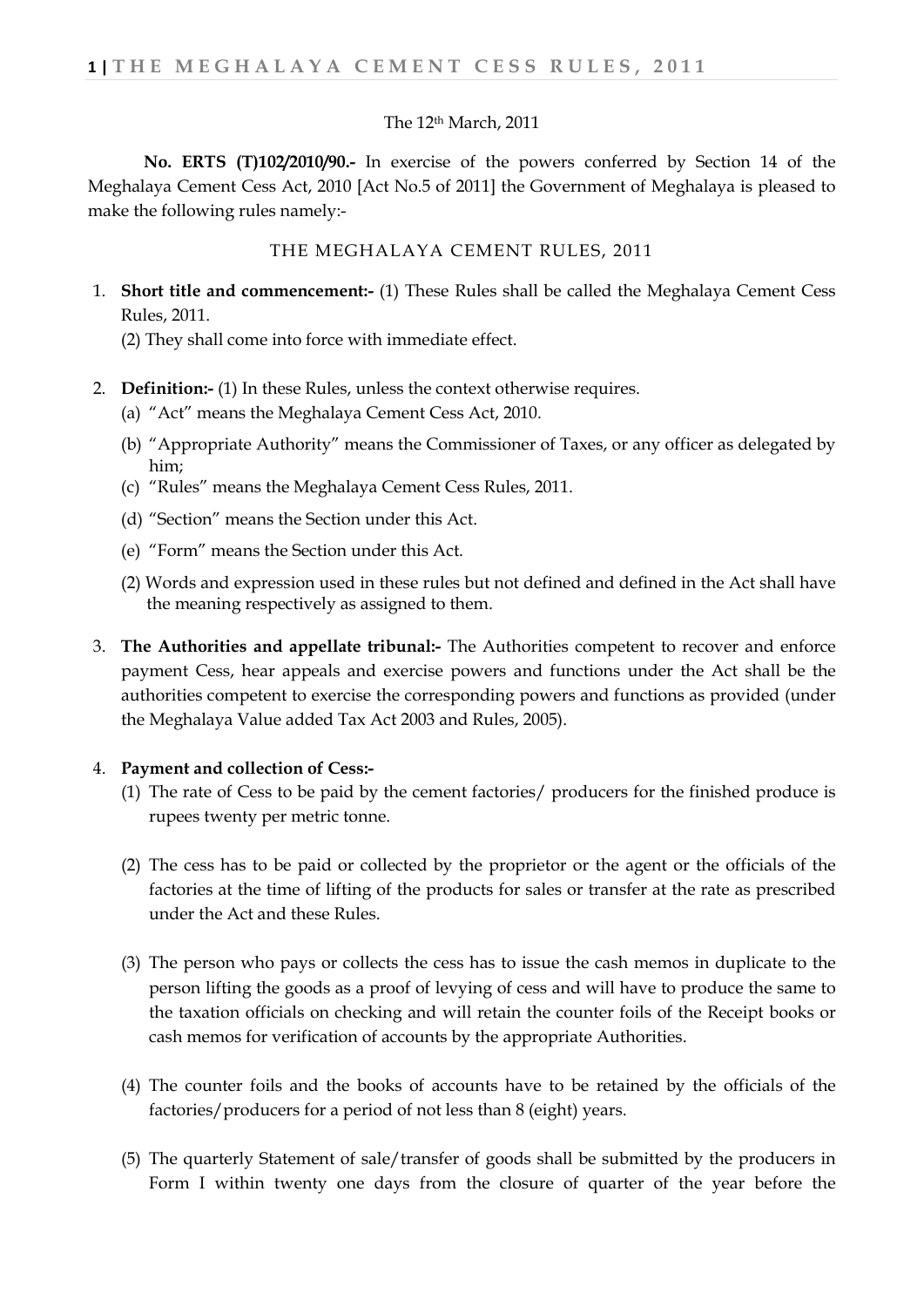appropriate authority of the area of the producer or before the assessing authority where the producer is registered under the Meghalaya Value Added Tax Act and Central Sales Tax Act 1956 and shall be accompanied by the Treasury Challan in form 4 of the Meghalaya Value Added Tax Act, 2003 as a proof of payment.

- (6) The producer/official of the factories liable to pay cess shall pay within twenty one days from the end of every month of the year.
- 5. **The Books of accounts to be maintained by the produced/official of factories** (1) The Sales or Transfer Statement shall be maintained by the producer/official of factories in duplicate, that is, original copy of the quarterly statement should be submitted to the appropriate authority along with a copy of the treasury challan as a proof of payment and the duplicate copy of Statement along with a copy of Challan has to be kept by the producer/official of the factories for future record.
	- (2) All the Books of accounts as provided under these rules shall be preserved by the producer/official of factories for a period of not less than 8 (eight) years or till such periods as such case records may be required for final disposal of any appeal, review, revision or reference under the Act or for final disposal of any case pending before any court or tribunal.
	- (3) All the statements and treasury receipts submitted by the producer shall be kept by the appropriate authority for a period of not less than eight years or till such periods as such case records may be required for final disposal of any appeal, review, revision or reference under the Act or for final disposal of any case pending before any court or tribunal.
	- (4) The Bill or cash memorandum or the Sales Voucher as required to be issued at the time of removal or lifting or transportation of any manufactured cement from the factory stack yard, ware house and godown for sale or transfer should be in Form 5 to be prepared in triplicate i.e. the original and duplicate copies of the bill/cash memo/sale voucher has to accompany the goods sold/transferred and the original copy has to be surrendered by the transporter at the checkpost, whereas the counterfoil or the triplicate copy has to be kept by the producer/official of factories for verification of account by the appropriate authority.

## 6. **Penalty for non-payment of Cess:-**

- (1) If any Cess payable is not paid within a prescribed period, the authority prescribed in this behalf may impose on a Producer/official of factories producing or removing Cement penalty not exceeding the amount of Cess in arrears in addition to the Cess payable.
- (2) If the producer/official of factories fails to pay any Cess payable within a prescribed period, the appropriate authority may either before or after initiating action under section 9 of the Act impose penalty as provided under sub-rule (1) of this rule and in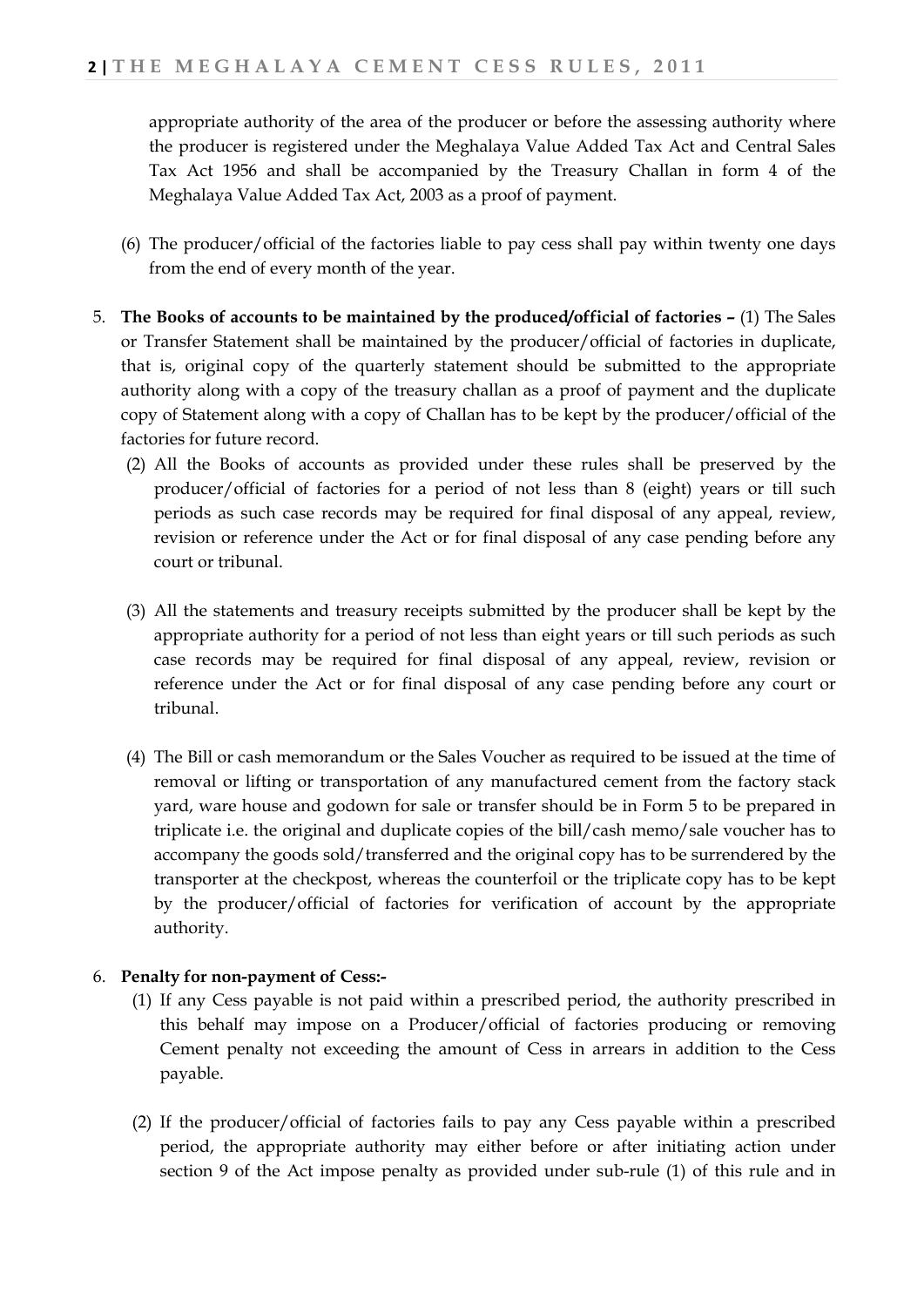imposing such penalty, the appropriate authority shall give the producer/official of factories a reasonable opportunity of being heard.

- (3) For the purpose of Section 7 read with sub-rule (2) of this rule the appropriate authority shall serve a notice in Form 2 requiring the producer to make payment of the required Cess and penalty.
- (4) The appropriate authority to call for payment of ces and also for realizing penalty as provided under Section 7 of the Act should not be below the rank of the Superintendent of Taxes.
- **7. Recovery of Sums due and offences** (1) If any cases and penalty due under this Act is not paid by the producer/official of the factories within the time prescriber or if the cement is transported for sale or transfer without payment of cess due, the cement transported for sale or transfer may be seized and detained by the official of the appropriate authority at the Check gates or the godown or while or transit.
	- (2) On detaining or seizure of such cement the appropriate authority shall issue the seizure list in Form 3 to the transporter, the official incharge of the godown, the driver of the vehicle transporting such cement and shall also serve a notice in Form 4 requiring the producer or official of factories or the owner of the cement to appear for payment of the amount of cess and in addition to cess recoverable, a sum of money double the amount of cess recoverable and on payment of such sum of money as may be determined, the appropriate authority shall refuse the cement seized or detained.
	- (3) If the producer or the transporter or the owner of such cement seized fails to comply with the notice issued or fails to pay the required amount of cess and penalty, the appropriate authority before or after initiating action under Section 9 and 10 of the Act may sell or auction such cement seized or detained and deposit the taxable amount to the government treasury, whereas the balance of the sales proceeds shall be refunded/surrendered to the producer/official of factory/owner of cement who will issue a receipt accordingly.
	- (4) The appropriate authority who sells or auctions or detains the cement seized shall give one copy of the treasury receipt or challan to the producer or the transporter or the owner of such cement.
	- (5) The appropriate authority to seize or detain the cement transported or stacked in the godown should not be below the rank of Inspector of Taxes.
	- (6) The appropriate authority to recover the cess payable and also to impose penalty at the checkpoint should not be below the rank of the Superintendent of Taxes, whereas in cases of realizing cess and penalty due from the cement while on transit in the checkpost where the officer incharge of the checkpost is the Inspector of Taxes then the power to realize the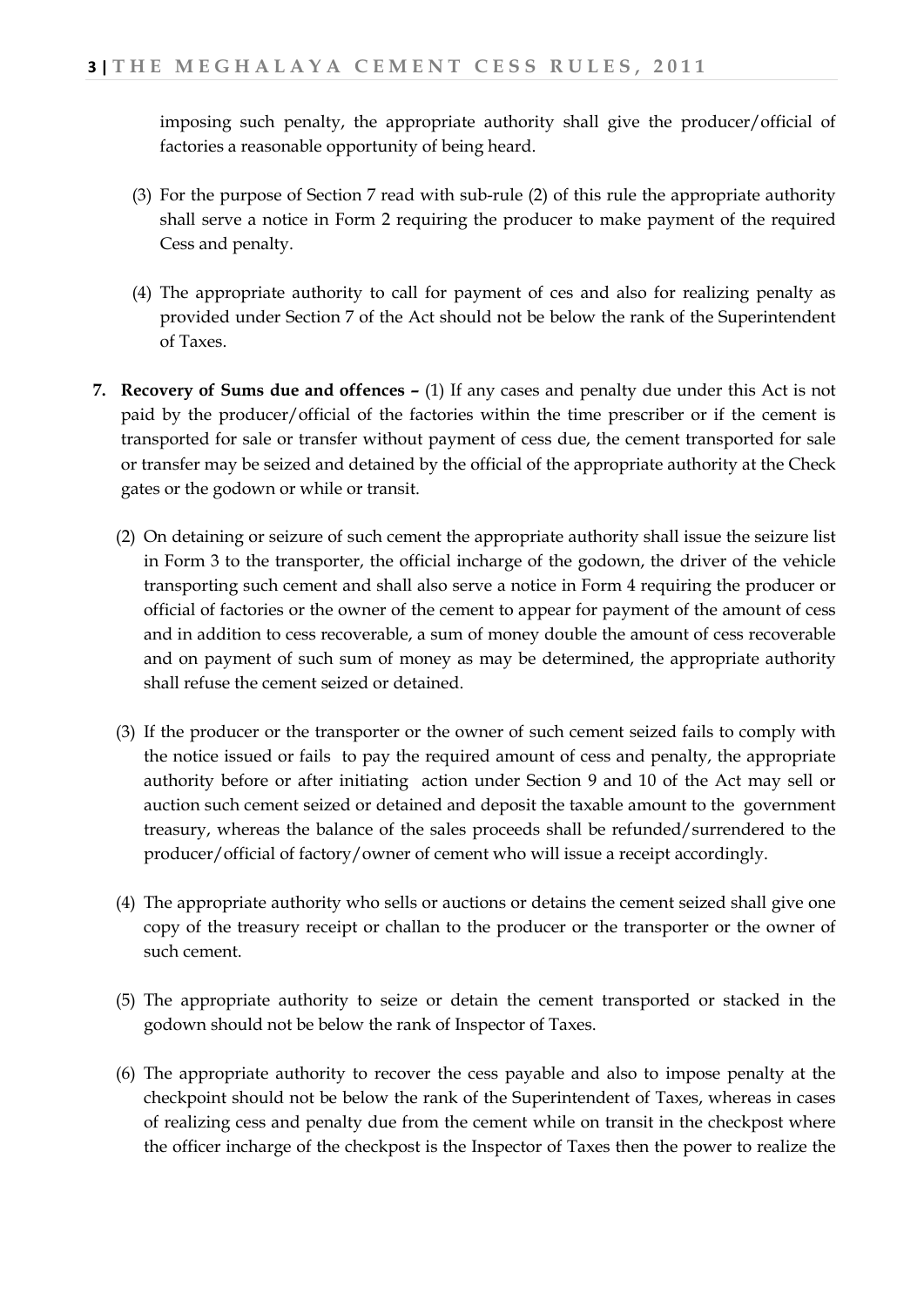cess and penalty from the cement while on transit not be below the rank of the Inspector of Taxes.

(7) The appropriate authority to sell or auction the cement seized should not be below the rank of the Superintendent of Taxes.

> *J. Lyngdoh Commissioner & Secretary to the Govt. of Meghalaya Excise, Registration, Taxation and Stamps Department.*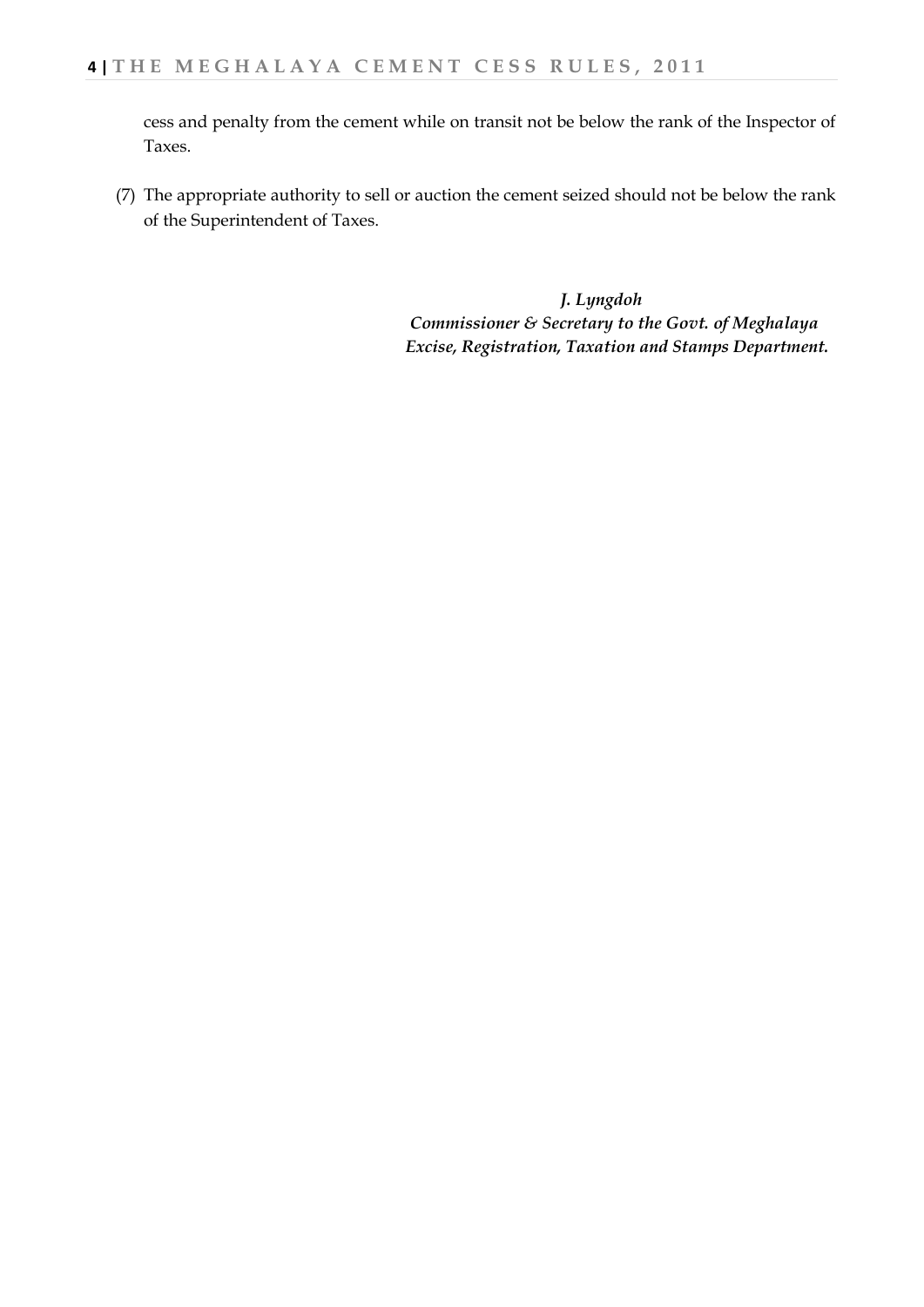## **THE MEGHALAYA CEMENT CESS RULES 2011.**

## **FORM – 1**

**[See Rule 4 (5)]**

|            | <b>QUARTER ENDING</b> |
|------------|-----------------------|
| <b>CST</b> |                       |

#### QUARTERLY STATEMENT OF SALE/TRANSFER OF CEMENT.

| Month        | Quantity of cement<br>Sold/Transferred in MT. | <b>Cess Paid in Rupees</b> | <b>Remarks</b> |
|--------------|-----------------------------------------------|----------------------------|----------------|
|              |                                               |                            |                |
|              |                                               |                            |                |
|              |                                               |                            |                |
|              |                                               |                            |                |
|              |                                               |                            |                |
| <b>Total</b> |                                               |                            |                |

#### **DECLARATION**

I \_\_\_\_\_\_\_\_\_\_\_\_\_\_\_\_\_\_\_\_\_\_\_\_\_\_\_\_\_\_\_\_\_\_\_ do solemnly declare that to the best of my knowledge and belief the information furnished in the above statement is true and complete and that it relates to the period from \_\_\_\_\_\_\_\_ to \_\_\_\_\_\_\_\_\_\_\_

**Full name of the Proprietor/**

Partner/Manager. etc. and the settlement of the settlement of the settlement of the settlement of the settlement of the settlement of the settlement of the settlement of the settlement of the settlement of the settlement o  **For\_\_\_\_\_\_\_\_\_\_\_\_\_\_\_\_\_\_\_\_\_\_\_**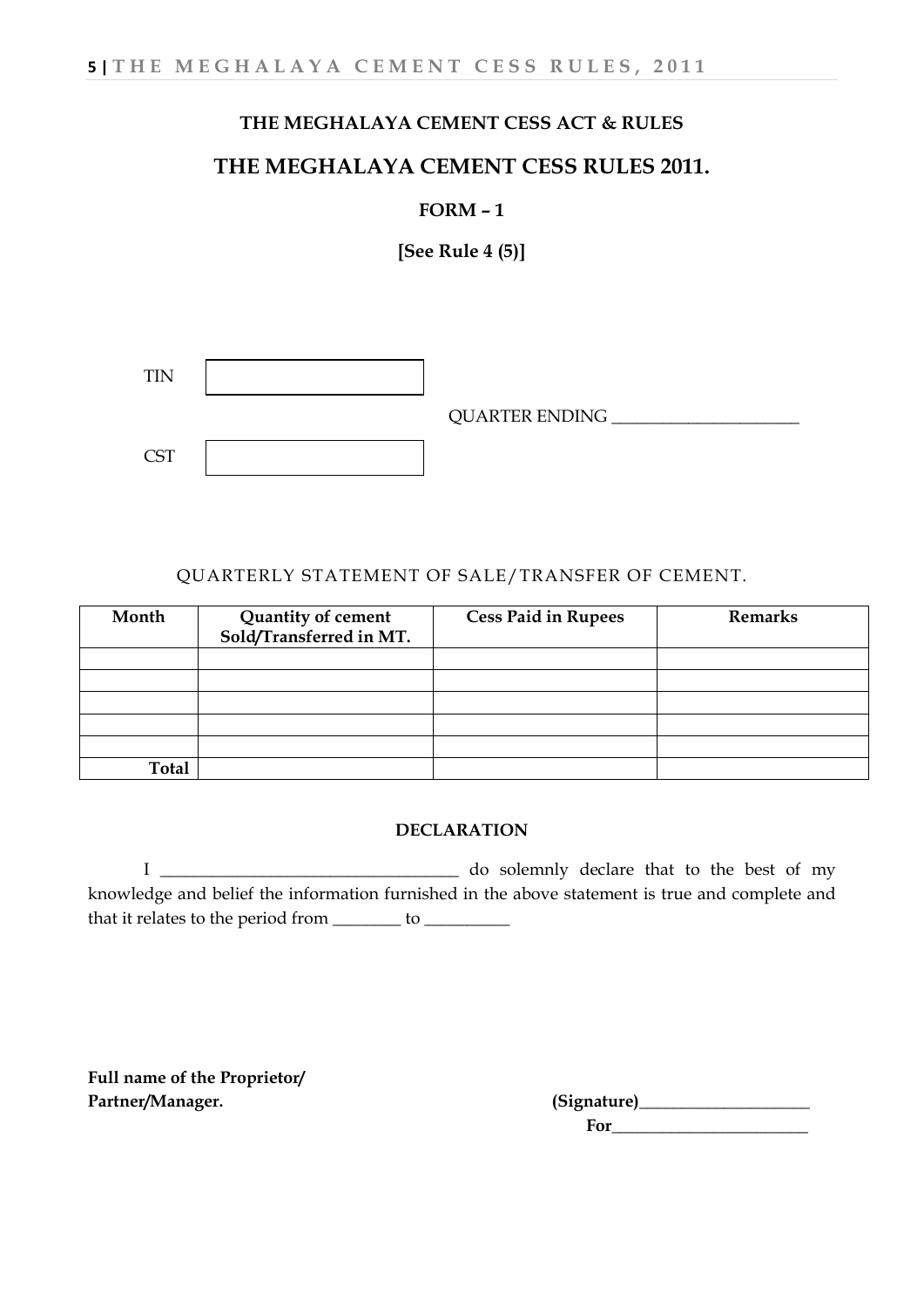## **THE MEGHALAYA CEMENT CESS RULES 2011.**

#### **FORM – 2**

**[See Rule 6 (3)]**

## **NOTICE OF SUBMISSION OF QUARTERLY SALE/TRANSFER STATEMENT AND PAYMENT OF PENALTY**

**No…………………….. Dated………………………………………….** 

**\_\_\_\_\_\_\_\_\_\_\_\_\_\_\_\_\_\_\_\_\_\_\_\_\_\_\_\_\_\_\_\_\_\_** 

**\_\_\_\_\_\_\_\_\_\_\_\_\_\_\_\_\_\_\_\_\_\_\_\_\_\_\_\_\_\_\_\_\_\_** 

**To**

Subject:- Submission of Quarterly Sale/Transfer Statement and payment of penalty thereof under the Meghalaya Cement Cess Act 2010.

Whereas you were found that you have failed to submit the quarterly Sale/Transfer Statement under the Meghalaya Cement Cess Act 2010 and the Meghalaya Cement Cess Rule 2011 for the quarter ending…………………………………………………... (here specify the period), I would therefore, request you to submit the same alongwith the amount of Cess and penalty as prescribed under the Rule framed there under on or before the……………………………………………….

Incase of your failure to comply with this reminder you will be liable for prosecution under Meghalaya Cement Cess Act 2010.

Appropriate Authority.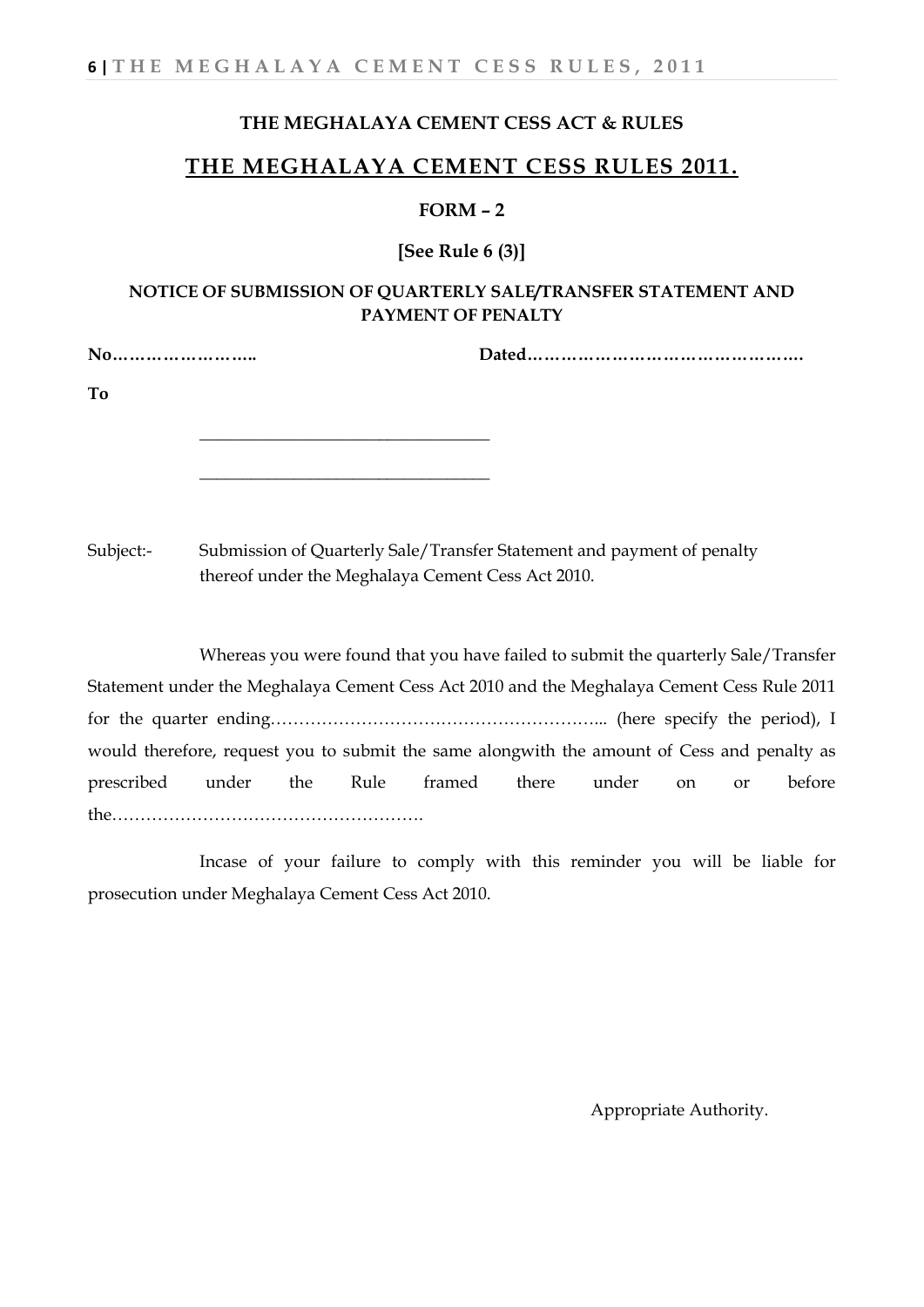## **THE MEGHALAYA CEMENT CESS RULES 2011.**

#### **FORM – 3**

**[See Rule 7 (2)]**

#### **SEIZURE LIST**

In exercise of the power conferred upon me under Section…………… of the Meghalaya Cement Cess Act, 2010 read with Rule…………………… of the Meghalaya Cement Cess Rule 2011.I Shri/Smti ……………………………………………………………… Superintendent of Taxes/Inspector of Taxes…………………………………………………….. (Specify the name of the Circle/Checkpoint) seized/detained the……………………………. …………………………………… (Specify the vehicle No., and the quantity of Cement transported or the quantity of Cement stacked at the godown) from the possession of …………………………………(name of the official of the factory, etc. and address)today the the factory, the state and addressing the the state of the state of the state and state and state  $\frac{1}{2}$  and  $\frac{1}{2}$  and  $\frac{1}{2}$  and  $\frac{1}{2}$  and  $\frac{1}{2}$  and  $\frac{1}{2}$  and  $\frac{$ …………………………………………………………………………(date, month and year) at about………………………………(time of seizure/detain) as the producer/transporter seems to have evade payment of cess/failed to pay the cess and penalty due under the Act. The list of documents seizes are as follows:-

List of documents seized:-

1.  $\mathcal{P}$ 3. 4. 5.

Witness (Full name & Signature of the witness):-

Dated…………………………….. Signature of the The……………………………….. appropriate authority & Seal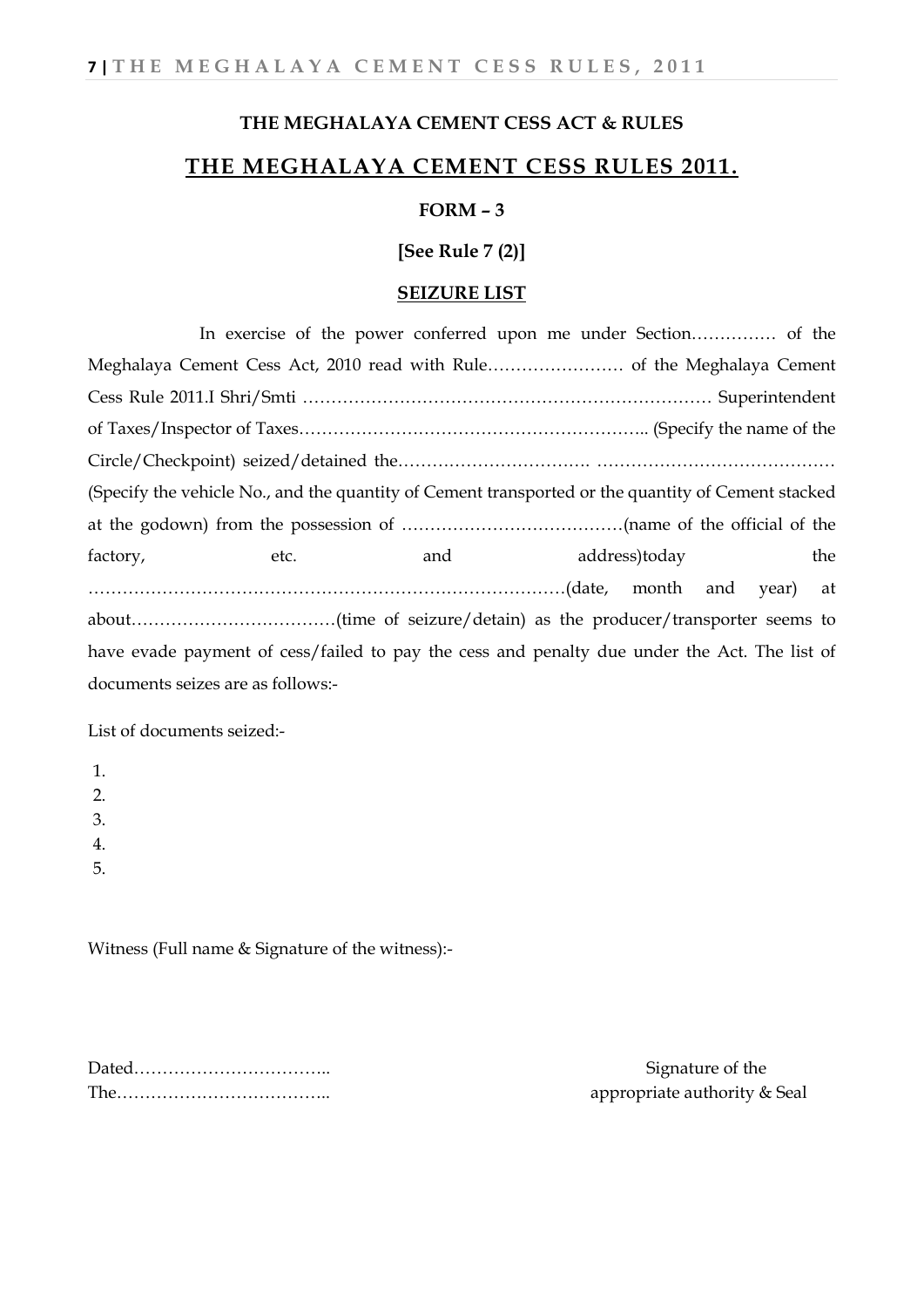\_\_\_\_\_\_\_\_\_\_\_\_\_\_\_\_\_\_\_\_\_\_\_\_\_\_\_\_\_\_\_\_\_\_\_\_\_\_\_

\_\_\_\_\_\_\_\_\_\_\_\_\_\_\_\_\_\_\_\_\_\_\_\_\_\_\_\_\_\_\_\_\_\_\_\_\_\_\_

## **THE MEGHALAYA CEMENT CESS ACT & RULES**

## **THE MEGHALAYA CEMENT CESS RULES 2011.**

#### **FORM – 4**

## **[See Rule 10 (2)]**

#### **NOTICE UNDER SECTION 8 RULE 10 (2)**

No……………………….. Date……………………………

To

Where as you found that you have transported cement through vehicle No………………… illegally without payment of cess as required under Section 6(2) of the Meghalaya Cement Cess Act 2010 or you have failed to pay the cess and penalty as prescribed under Section 7 & 8 of the Meghalaya Cement Cess Act 2010 you are therefore require to show cause within …………………………days from the date of issue of this notice as to why the quantity of……………………..MT/Bags of cement transported/stacked in your godown should not be sold/auctioned to enable the Government to recover the cess and penalty payable by you/your factory.

Failing which the above mentioned quantity of cement shall be sold/auctioned without further notice.

Dated………………………. Signature of the The…………………………. Appropriate authority.